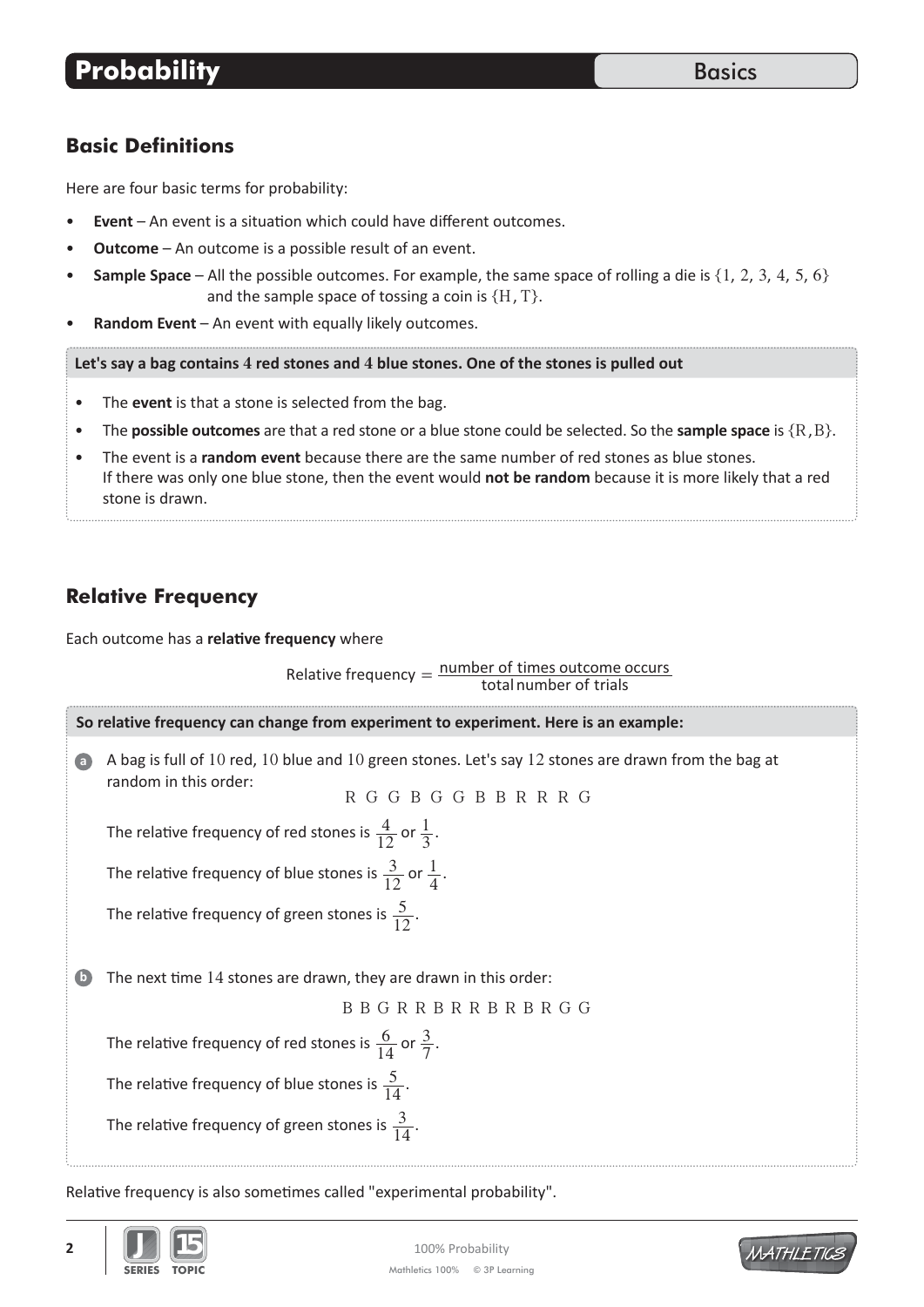| <b>Probability</b>                             |                                                                                                                                                                | Questions | <b>Basics</b> |
|------------------------------------------------|----------------------------------------------------------------------------------------------------------------------------------------------------------------|-----------|---------------|
| 1. A coin is tossed once.                      |                                                                                                                                                                |           |               |
| $\mathbf{a}$                                   | What is the sample space (the possible outcomes)?                                                                                                              |           |               |
| Is this a random event? Why?                   |                                                                                                                                                                |           |               |
|                                                | 2. A single die is rolled ten times and these are the numbers it shows: 4, 5, 1, 4, 2, 6, 1, 3, 4, 1                                                           |           |               |
| a<br>$\mathbf{b}$                              | What is the sample space of rolling a die and is rolling a die a random event? Why?<br>In this experiment, what is the relevant frequency of a 2 being rolled? |           |               |
|                                                | In this experiement, what is the relevant frequency of a 4 being rolled?                                                                                       |           |               |
|                                                | 3. A box factory noticed that 6 out of 72 boxes were broken.                                                                                                   |           |               |
| $\left( \begin{matrix} a \end{matrix} \right)$ | What is the relative frequency of broken boxes?                                                                                                                |           |               |
| $\mathbf{b}$                                   | What is the relative frequency of unbroken boxes?                                                                                                              |           |               |
| $\overline{\phantom{a}}$ .                     | If the box factory produced 3600 boxes, what number of these boxes is likely to be broken?                                                                     |           |               |

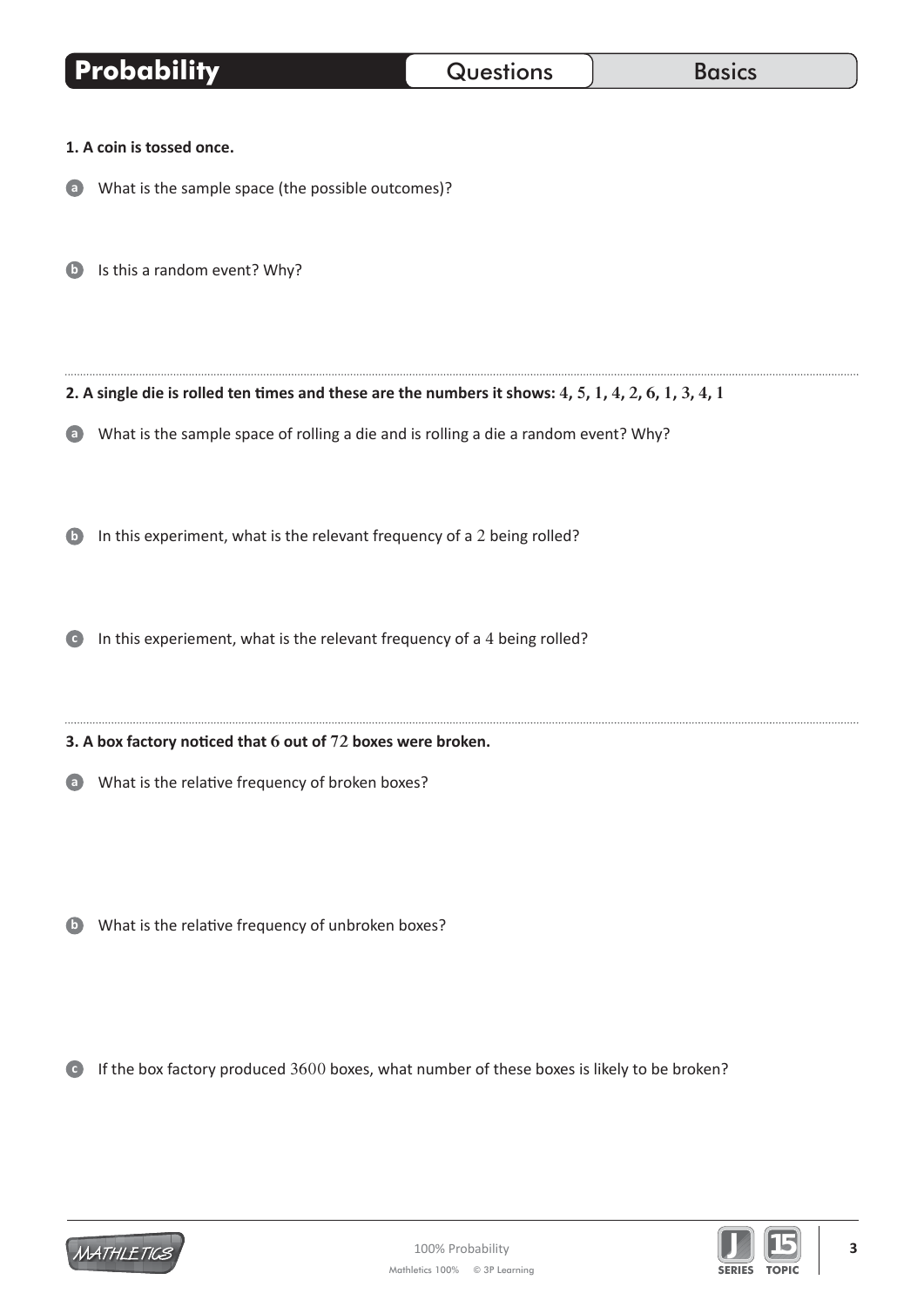#### 4. A fruit shop buys fruit according to this table:

| <b>Fruit</b>   | <b>Number bought</b> |  |  |
|----------------|----------------------|--|--|
| Apples         | 81                   |  |  |
| Peaches        | 78                   |  |  |
| Apricots       | 84                   |  |  |
| Oranges        | 75                   |  |  |
| <b>Bananas</b> |                      |  |  |

How many items of fruit were bought in total?

**D** What is the relative frequency of apricots?

• What is the relative frequency of oranges?

The owner notices that 3 of the apples he bought were rotten. What is the frequency of rotten apples within the apples?

<sup>e</sup> If the owner bought 360 apples over a week, how many apples should they expect to be rotten?



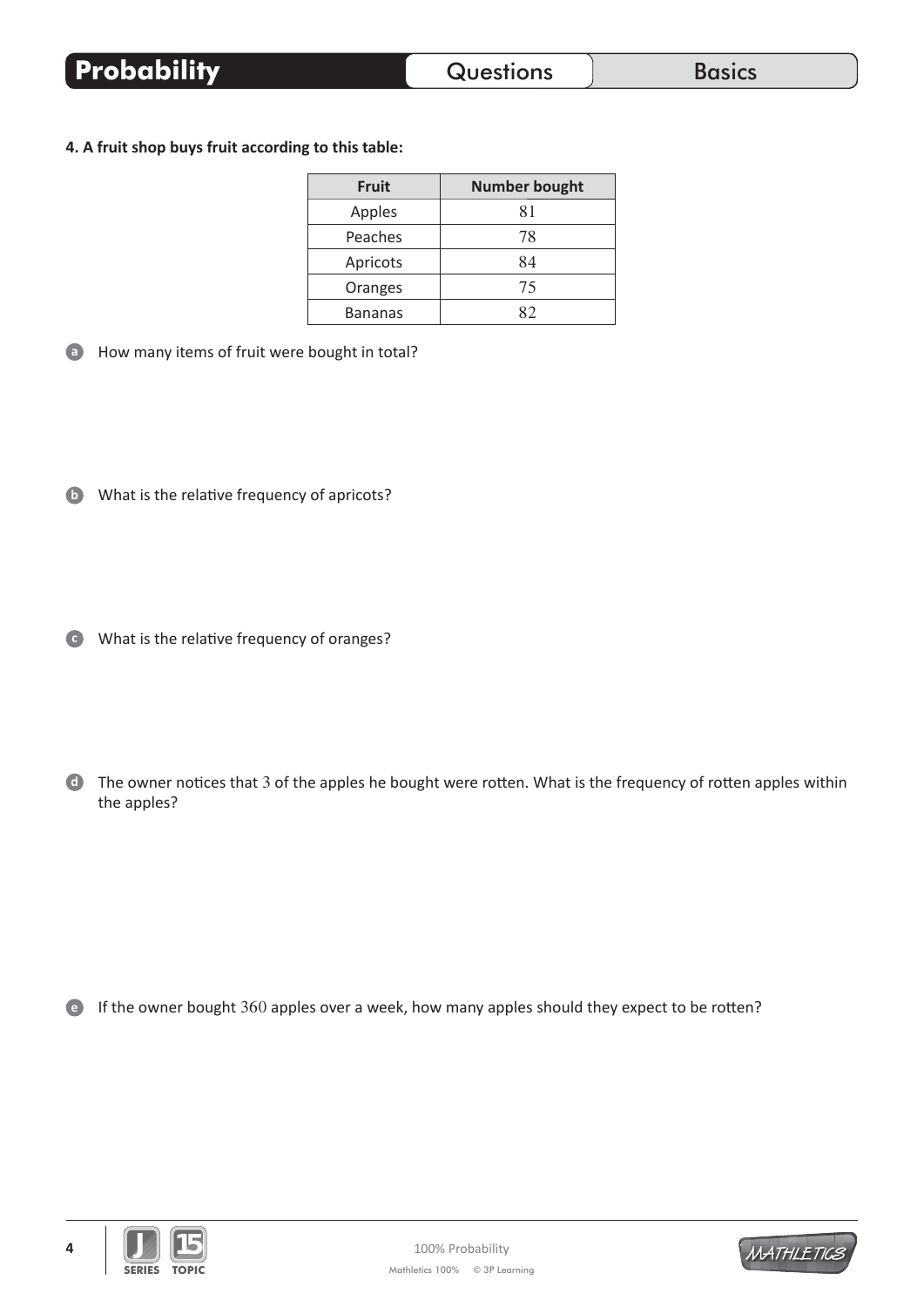A bag contains 1 red stone, 1 blue stone and 1 green stone. If you choose a stone without looking, what are the chances you will choose a red stone? The probability would be  $\frac{1}{3}$ .

This is the formula to find the probability of an outcome "X":

 $P(X) = \frac{\text{number of ways } X \text{ could occur}}{\text{total number of outcomes}}$ 

The 'total number of outcomes' is also the size of the sample space. Here is an example:

How many possible outcomes are there? What is the probability that a 4 is rolled? What is the probability that an even number is rolled? What is the probability that a number greater than 2 is rolled? 6 (the die could roll a 1, 2, 3, 4, 5 or 6) **Ă ď Đ d** A single die is rolled, answer the following questions total number of outcomes  $P(4) = \frac{\text{number of ways to roll a 4}}{\text{total number of outcomes}}$  $=$  $\frac{1}{6}$  or 0.16 total number of outcomes  $P(\text{even}) = \frac{\text{number of even rolls}}{\text{total number of outcomes}} = \frac{3}{6}$  $=\frac{1}{2}$  or 0.5 total number of outcomes  $P(> 2) = \frac{\text{number of rolls greater than } 2}{\text{total number of outcomes}} = \frac{4}{6}$  $=\frac{2}{3}$  or 0.6  $(> 2) = \frac{\text{number of rolls greater than 2}}{\text{total number of outcomes}} = \frac{4}{6}$ 

The formula for probability could also be used in other ways.

**A watchmaker selects** 100 of his watches at random and notices 6 of them are faulty.

\nWhat is the relative frequency of faulty watches?

\n

| number of faulty watches |     |
|--------------------------|-----|
| 100                      | 100 |

\nIf the watchmaker made 1500 watches in total, how many would he expect are faulty?

\n
$$
P(faulty) = \frac{number of faulty watches}{total number of watches}
$$

\n
$$
\frac{6}{100} = \frac{number of faulty watches}{1500}
$$

\nThis will not definitely happen.

\nIt is just an expected value based on the probability.



MATHLETICS

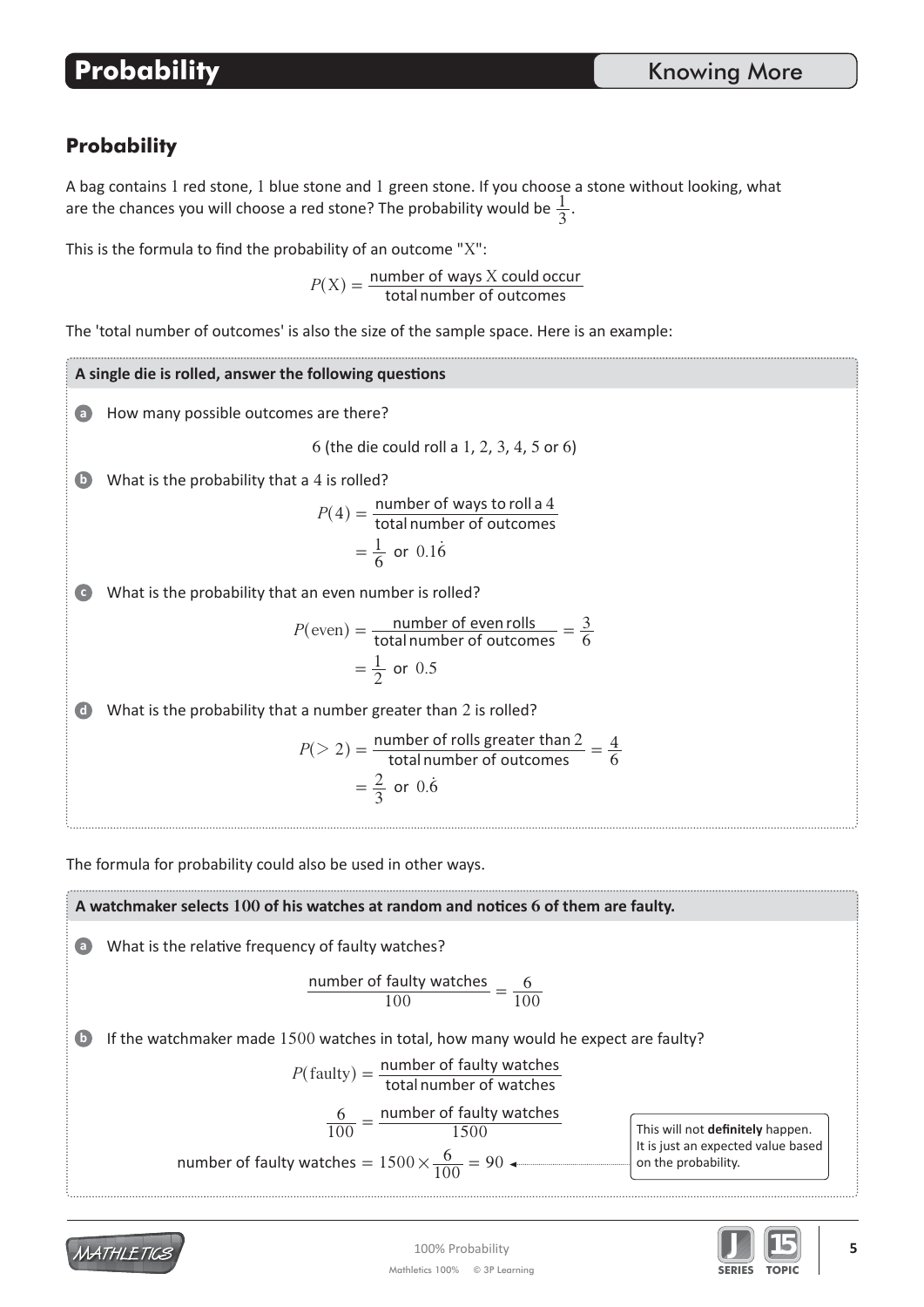#### **Probability is Always Between 0 and 1**

The number of ways any outcome X can occur will **always be less than or equal to** the total number of outcomes. So the **probability will always be a fraction**. This means that:

$$
0 \le P(X) \le 1
$$

- If  $P(X) = 0$  it means that the outcome X is impossible. If  $P(X) = 1$ , it means that the outcome X is certain.
- The closer  $P(X)$  is to 0, the more unlikely X is and the closer  $P(X)$  is to 1 the more likely X is.
- If you find a probability greater than 1 then a mistake has been made somewhere.

### **Complementary Probability**

The complement of an outcome is when the outcome **doesn't** occur.

- The notation  $\tilde{X}$  ( $\tilde{a}$  is called *tilde*) means the **complement of**  $X$  and so  $P(\tilde{X})$  means the probability of X not occuring.
- The total probabilities of the outcomes must add up to 1 and so  $P(X) + P(\tilde{X}) = 1$ . This means we can use the formula:

$$
P(\tilde{\mathbf{X}}) = 1 - P(\mathbf{X})
$$

A bag contains 4 blue stones, 3 green stones and 5 red stones. Answer these questions if one stone is drawn at random

Find the probability that the stone will not be blue. **Ă**

$$
P(\text{not blue}) = 1 - P(\text{blue})
$$

$$
= 1 - \frac{4}{12}
$$

$$
= \frac{2}{3}
$$

**b** Find the probability that the stone will not be red.

$$
P(\text{not red}) = 1 - P(\text{red})
$$

$$
= 1 - \frac{5}{12}
$$

$$
= \frac{7}{12}
$$

 $\bullet$  Find the probability that the stone will not be green.

$$
P(\text{not green}) = 1 - P(\text{green})
$$

$$
= 1 - \frac{3}{12}
$$

$$
= \frac{3}{4}
$$



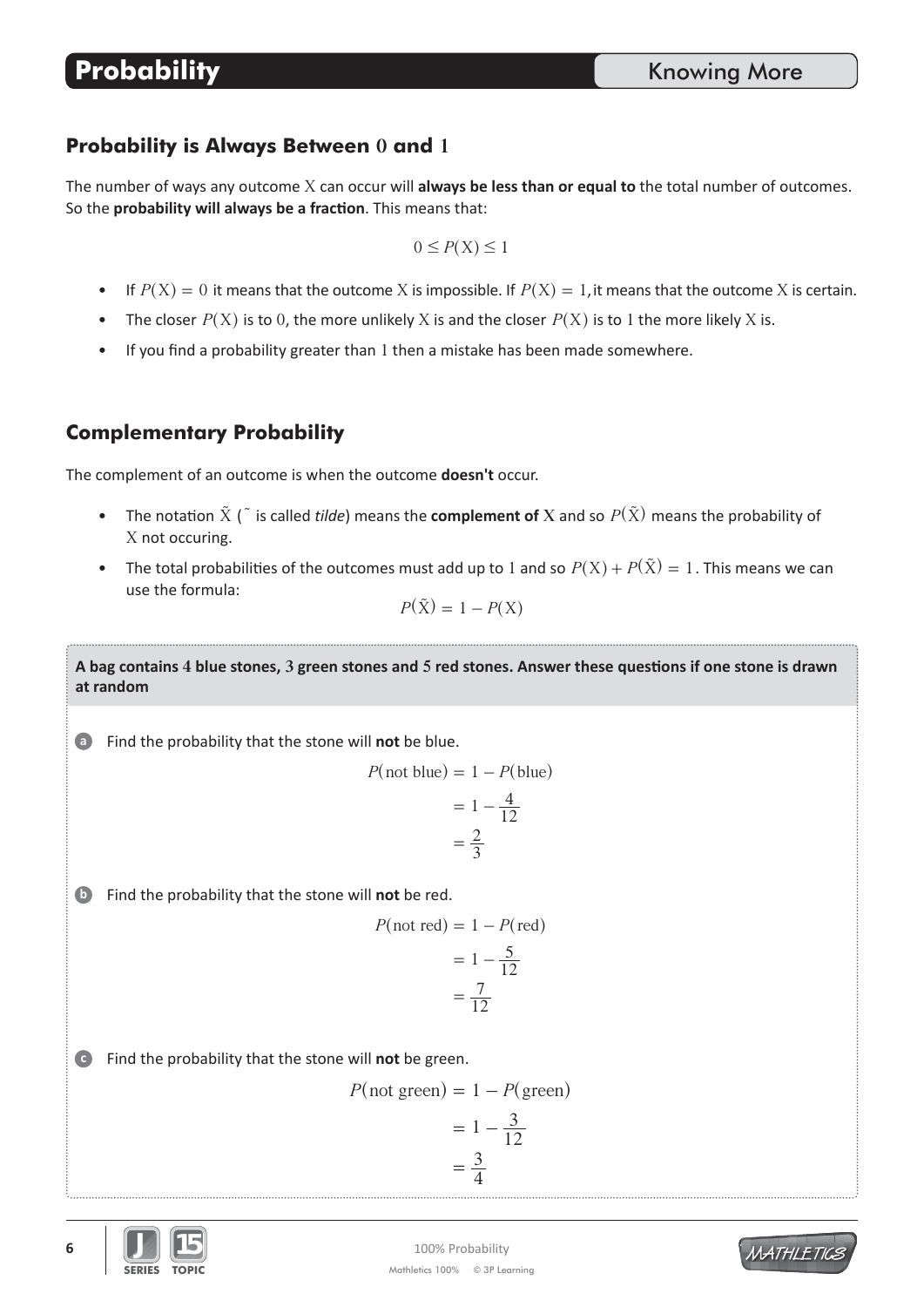# Questions

- 1. A book has 120 pages and is opened to a random page.
- a What is the probability it opens on page 89?

Probability

- **D** What is the probability it is opened to an odd page?
- What is the probability of opening to page 65 or after?
- What is the probability of opening to a page after page 65?
- What is the probability that it is not opened to page 30?
- (f) What is the probability that it is opened to a page number which is a multiple of 5?
- **8** What is the probability that the page is not a multiple of 5?
- **ID** How are the answers from **D** and **B** related? Why?



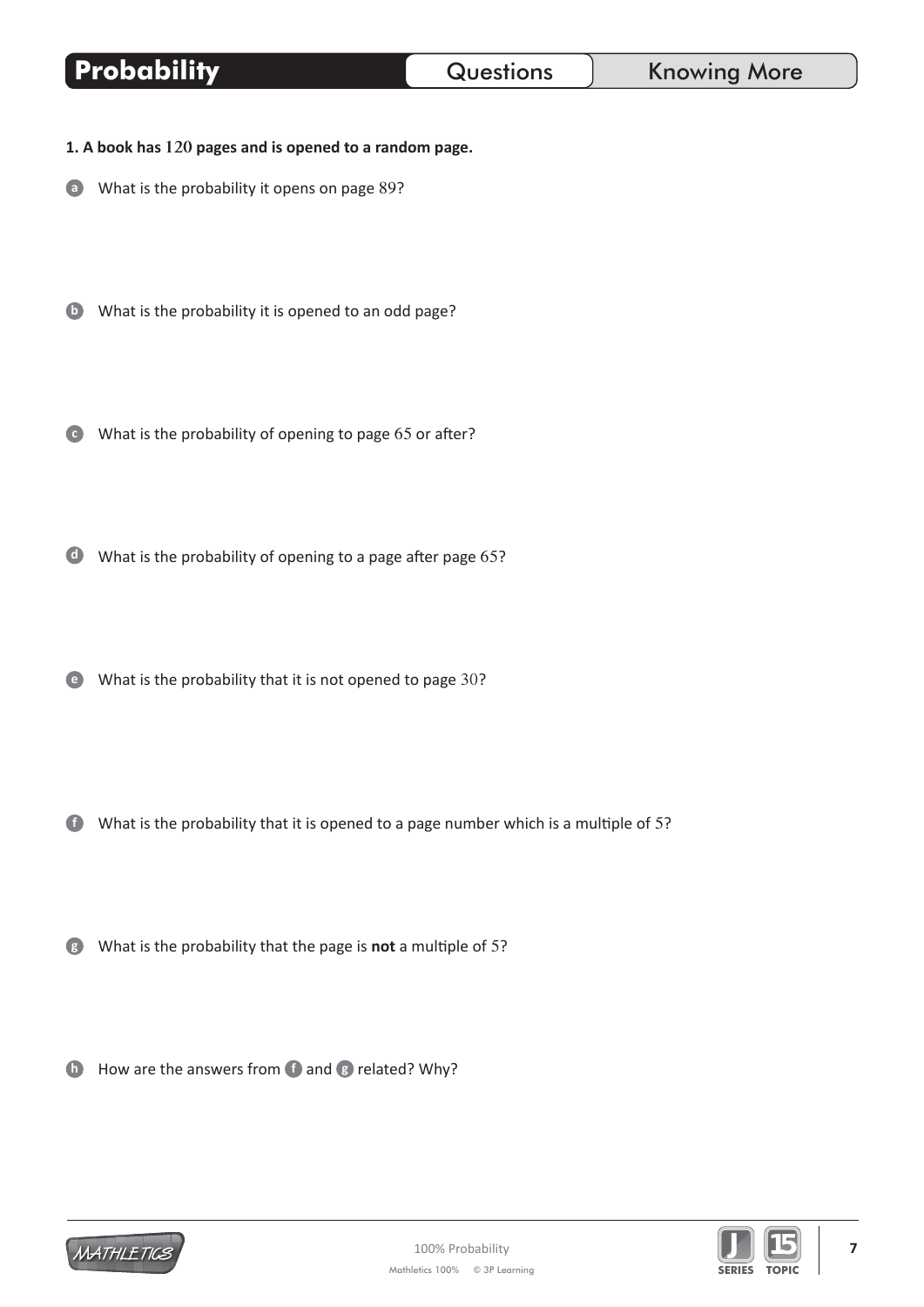| <b>Probability</b> |  |
|--------------------|--|
|--------------------|--|

2. You notice that when taking a test, you get 1 out of the first 12 questions incorrect.

a What is the experimental probability of incorrect answers based on this information?

**D** Based on this information, how many questions would you expect are incorrect if the test totalled 180 questions?

3. A standard deck of cards (with no jokers) is shuffled and placed face down and spread out.

a If a card is drawn at random, what is the size of the sample space?

**b** If a card is drawn at random, what is the probability it is an ace?

**C** If a card is drawn at random, what is the probability it is the ace of spades?

**If a card is drawn at random, what is the probability it is not a diamond?** 

 $\bullet$  If a card is drawn at random, what is the probability it is red?



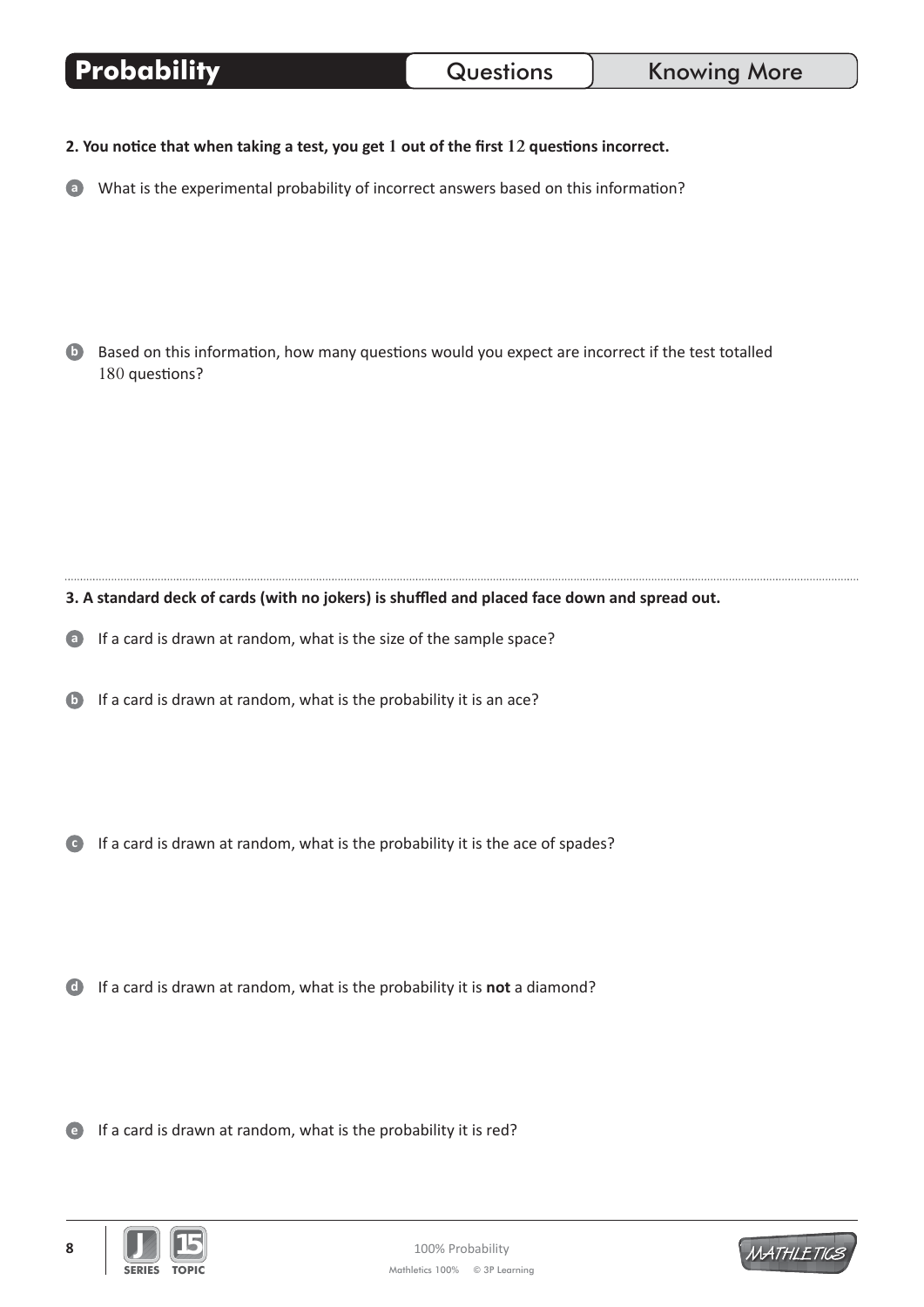## **Mutually Exclusive Events**

Mutually exclusive events are events that cannot occur at the same time. If they are not mutually exclusive they are called *inclusive* events.

For example, rolling a 2 and rolling a 3 with a single die are mutually exclusive events - they can't happen at the same time.

If X and Y are mutually exclusive events then  $P(X \text{ or } Y) = P(X) + P(Y)$ .

**Example 1 Example 2 example 2 a**  $\frac{1}{2}$  **a**  $\frac{1}{2}$  **a**  $\frac{1}{2}$  **a**  $\frac{1}{2}$  **a**  $\frac{1}{2}$  **a**  $\frac{1}{2}$  **a**  $\frac{1}{2}$  **a**  $\frac{1}{2}$  **a**  $\frac{1}{2}$  **a**  $\frac{1}{2}$  **a**  $\frac{1}{2}$  **a**  $\frac{1}{2}$  **a**  $\frac{1}{2}$  **a**

$$
P(2 \text{ or } 3) = P(2) + P(3)
$$
  
=  $\frac{1}{6} + \frac{1}{6}$   
=  $\frac{1}{3}$ 

Here is an example comparing mututally exclusive events and inclusive events:





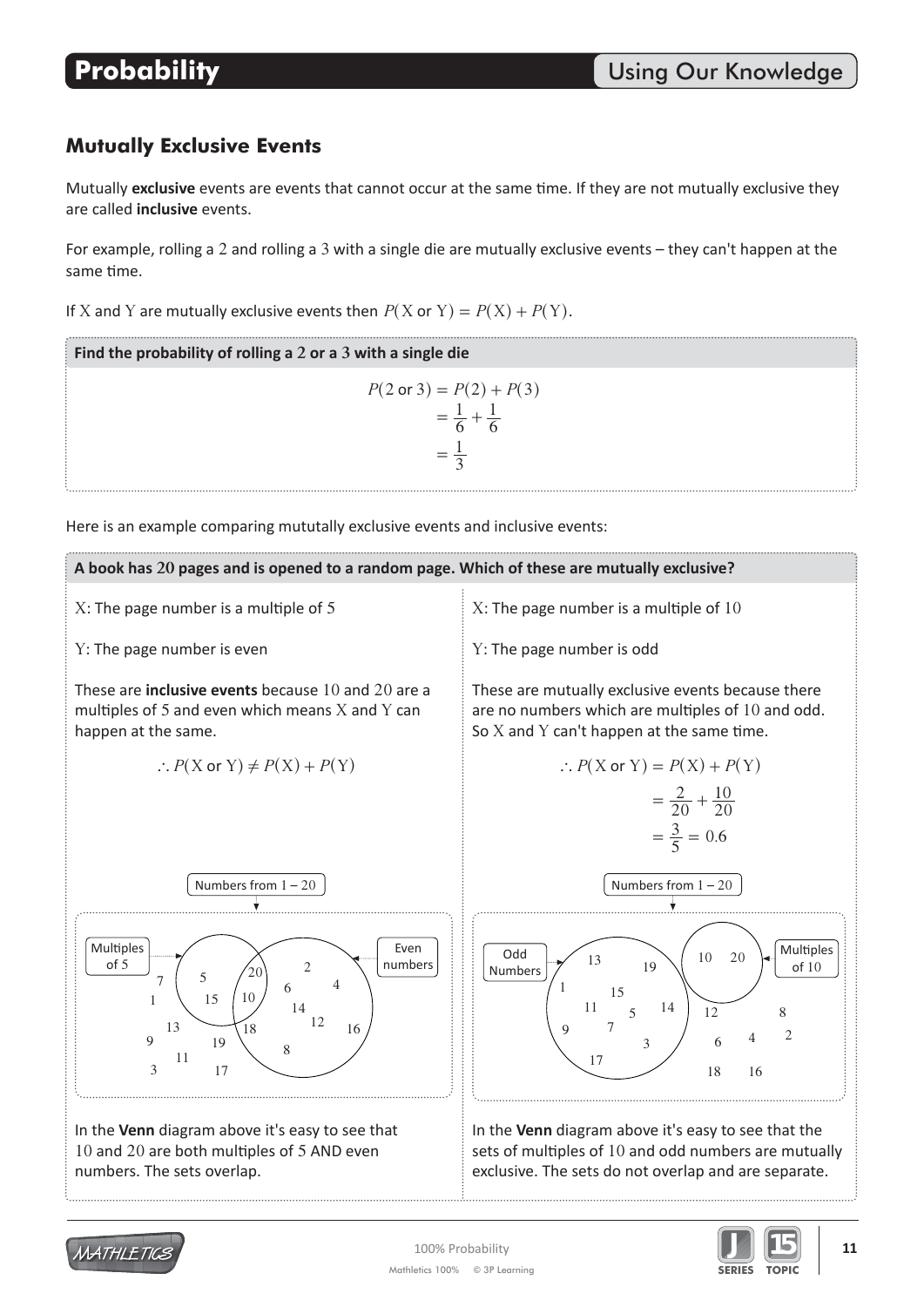If X and Y are inclusive then there is an extra step to find  $P(X \text{ or } Y)$ . Subtract the probability of the 'overlapping' outcomes. To continue the example from the previous page.

A book has 20 pages and is opened to a random page. Find the probability that the page number is even **OR** a multiple of 5



# **Compound Events**

A compound event involves more than one outcome. It could have two stages or more. To find the probability of compound events, find the probability of each outcome and multiply them together.

**Step 1**: Find the probability that the first stone is blue. **Step** 2: Find the probability that the second stone is blue. **Step 3: Multiply the probabilities together:** A bag holds 6 red stones and 4 blue stones. Find the probability of drawing two blue stones from two draws.  $P(1st stone is blue) = \frac{number of blue stones}{total stones}$ 10  $=\frac{4}{10}$ 5  $=\frac{2}{5}$  $P(2nd stone is blue) = \frac{number of blue stones remaining total stones remaining$ 9  $=\frac{3}{2}$ 3  $=\frac{1}{2}$ There is one less blue stone from the previous draw There is one less stone in the bag from the previous  $P(2 \text{ blue stones}) = P(\text{1st stone is blue}) \times P(\text{2nd stone is blue})$ 5 2 3  $=\frac{2}{5}\times\frac{1}{2}$ 15  $=\frac{2}{13}$ 



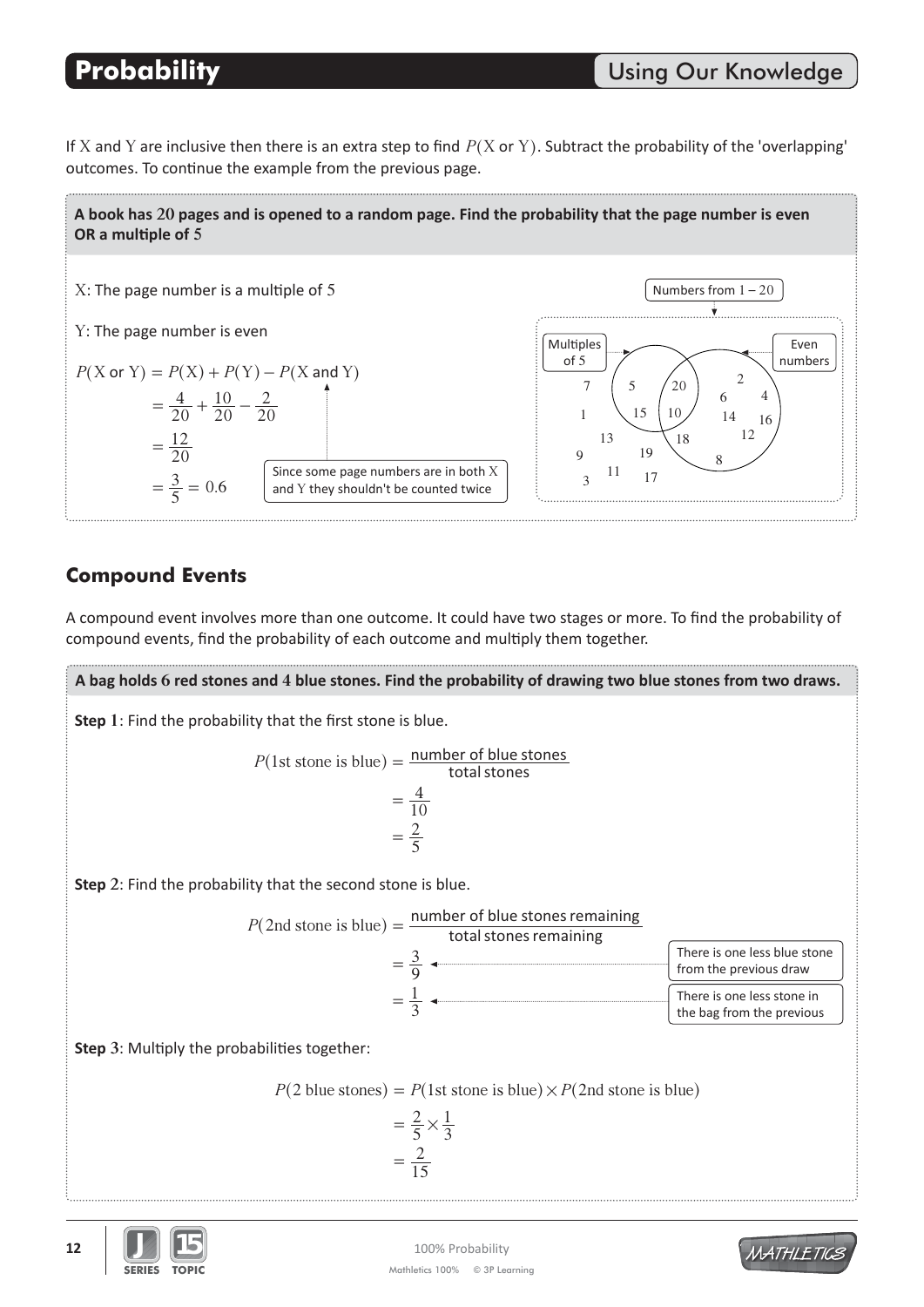## **Tree Diagrams**

Tree diagrams are used with compound events to see all the possible outcomes (the sample space).





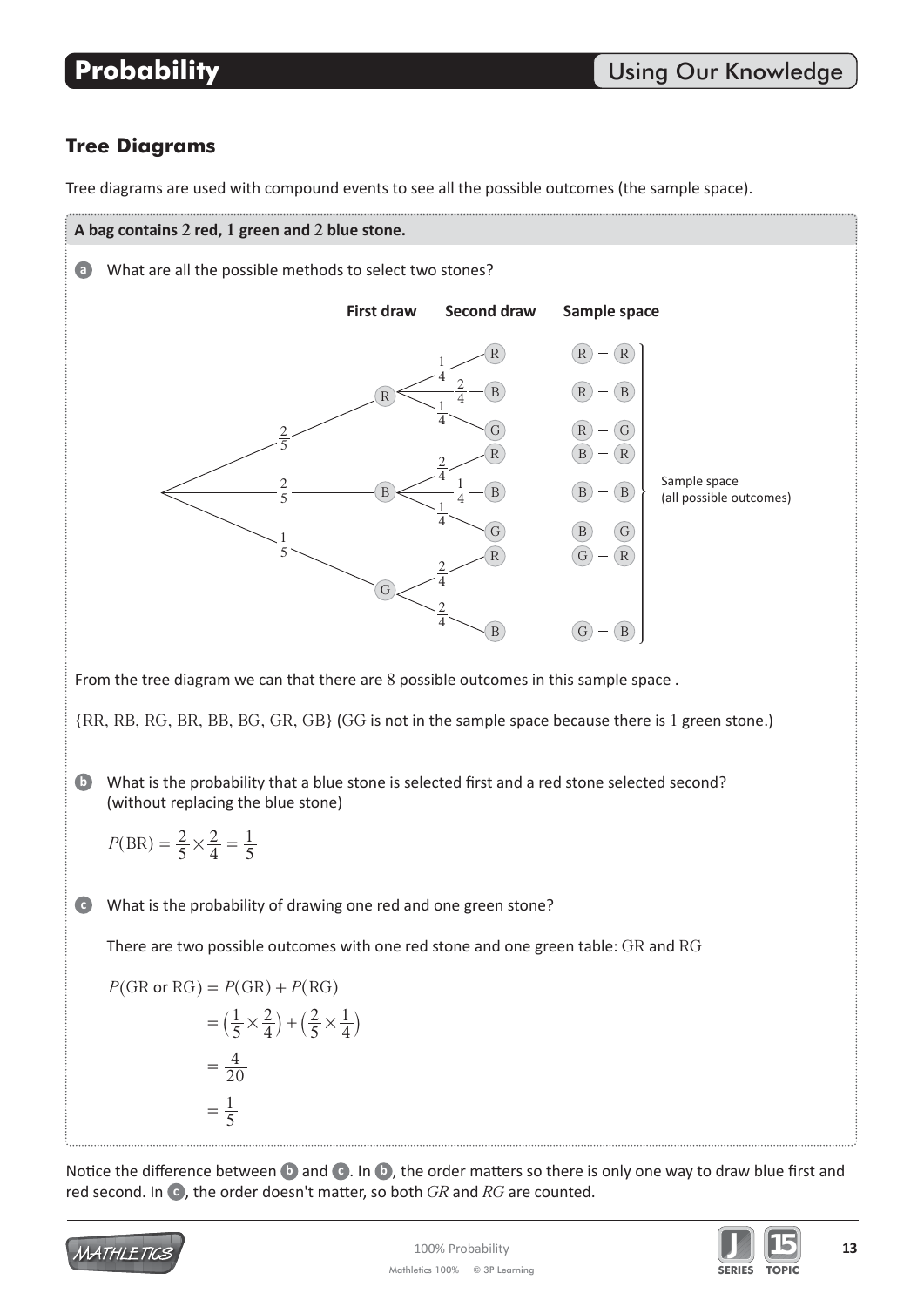# **Tables for Two-Stage Events**

If the compound event is just a two-stage event, then a two-way table can be used.

Two multiple choice questions with options A, B and C need to be answered. a) How many possible ways are there to answer the questions? What is the probability that both answers are A? What is the probability that both answers are the same? What are the chanced that the answers are different? Only one outcome has both answers as A. There are 9 possible ways to answer the  $Q1$  and  $Q2$ :  $\{AA, BA, CA, AB, BB, CB, AC, BC, CC\}$ . So the sample space size is 9. **ď Đ d** *Q***1** A B C *Q***2** A | AA | BA | CA B | AB | BB | CB C AC BC CC  $\therefore$  *P*(both answers are A) = *P*(AA) 9  $=\frac{1}{0}$  $P(\text{same answers}) = P(\text{AA or BB or CC})$  $= P(AA) + P(BB) + P(CC)$ 9 1 9 1 9  $=\frac{1}{0}+\frac{1}{0}+\frac{1}{0}$ 3  $=\frac{1}{2}$  $P(\text{different answers}) = 1 - P(\text{same answers})$  $= 1 - \frac{1}{3}$ 3  $=\frac{2}{2}$ 

To find the sample size – of a compound event – without a table or tree diagram, multiply the sample sizes of each stage. In the example above there are 3 ways to answer Q1 and 3 ways to answer Q2, so the sample size is  $3 \times 3 = 9$ .

A restaurant serves 5 starters, 4 mains and 3 desserts. How many ways are there to order a three course meal of a starter, main, and dessert?

starters  $\times$  mains  $\times$  desserts =  $5\times4\times3$ 

 $= 60$  different ways to order a three course meal. 



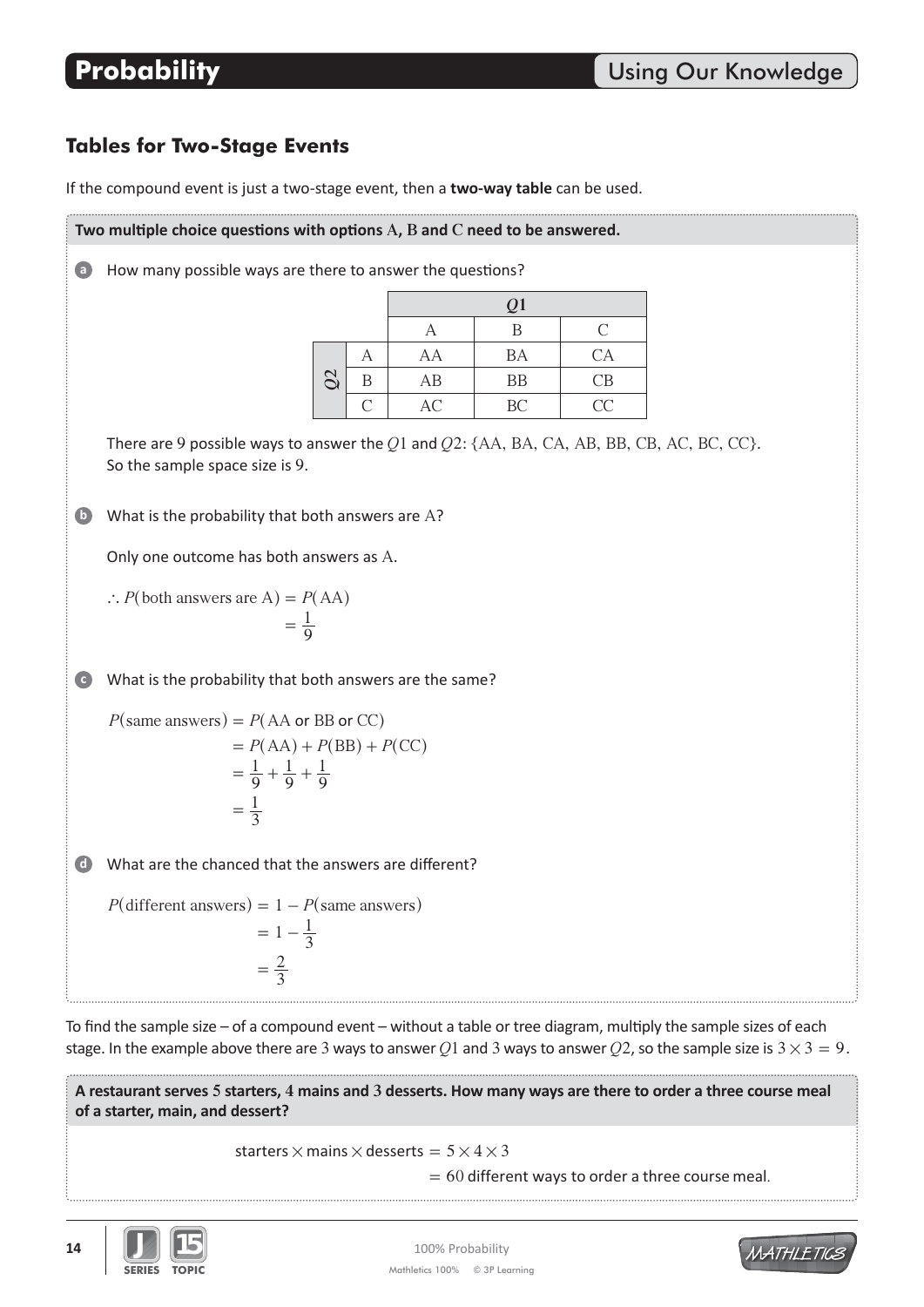| <b>Probability</b>                                                                                                 |                          | Questions                                                                                           | <b>Using Our Knowledge</b> |  |  |  |  |
|--------------------------------------------------------------------------------------------------------------------|--------------------------|-----------------------------------------------------------------------------------------------------|----------------------------|--|--|--|--|
| 1. What is the difference between mutually exclusive events and inclusive events?                                  |                          |                                                                                                     |                            |  |  |  |  |
| 2. Identify in the following if outcomes $A$ and $B$ are mutually exclusive or not. Give a reason why you say so.  |                          |                                                                                                     |                            |  |  |  |  |
| A: Obtaining 'heads' from a coin toss<br>$\bullet$<br>B: Obtaining 'tails' from a coin toss                        | $\bullet$                | A: Finishing a task between Monday and Thursday<br>B: Finishing a task between Saturday and Tuesday |                            |  |  |  |  |
| 3. A single die is rolled. Answer the questions about these outcomes (check if they are mutually exclusive first): |                          |                                                                                                     |                            |  |  |  |  |
| A: Rolling a 1 or a 6                                                                                              | C: Rolling an odd number |                                                                                                     |                            |  |  |  |  |
| B: Rolling an even number                                                                                          | D: Rolling a 3           |                                                                                                     |                            |  |  |  |  |
| Find $P$ (B or D).<br>$\Box$                                                                                       | $\bullet$                | Find $P(A$ or D).                                                                                   |                            |  |  |  |  |
| Find $P(A$ or C).                                                                                                  | $\blacksquare$           | Find $P$ (B or C).                                                                                  |                            |  |  |  |  |



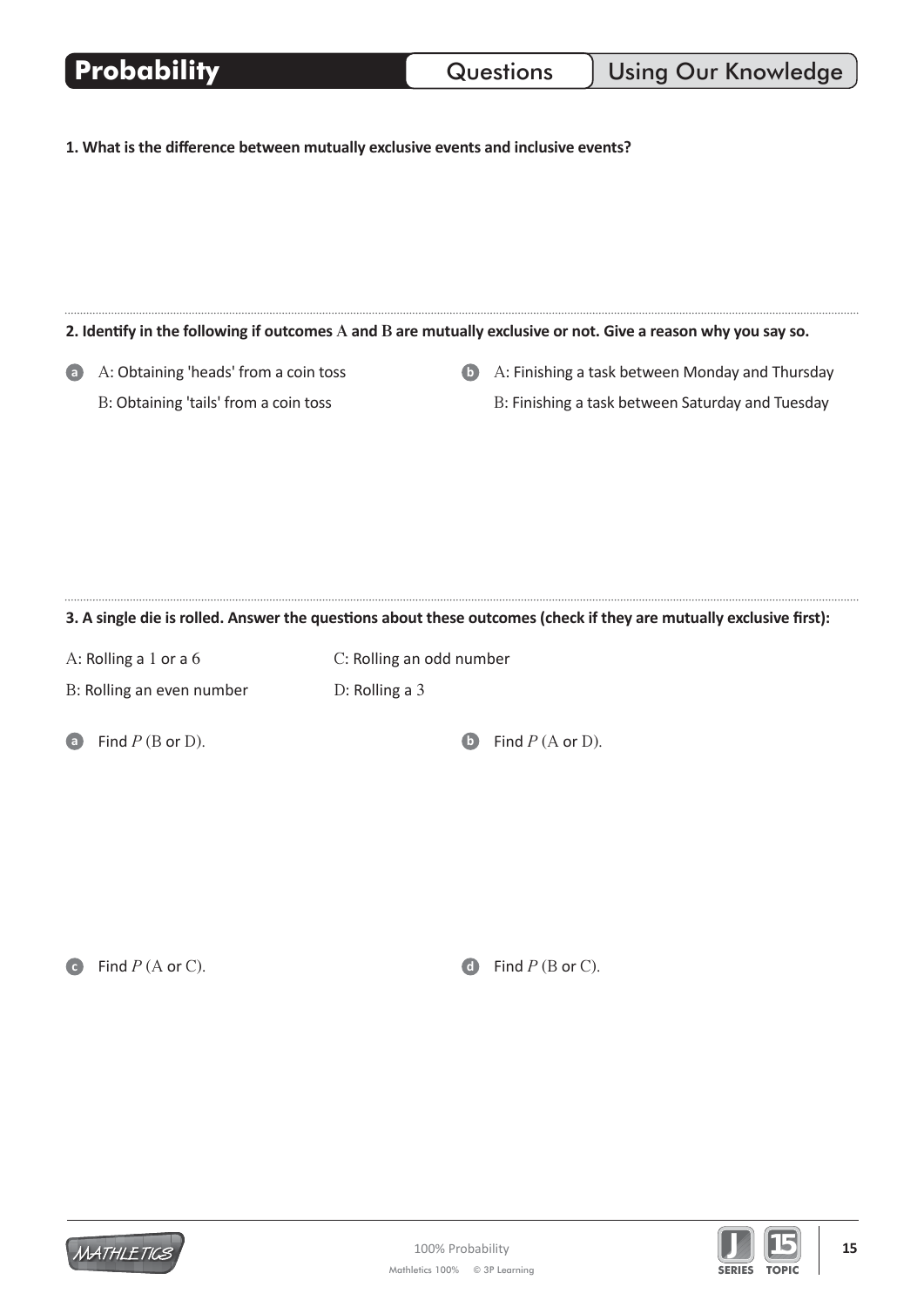4. Use this information to answer the following questions:

- $P(A) = \frac{1}{2}$
- $P(B) = \frac{3}{10}$

**Probability**

•  $P(C) = \frac{1}{5}$ •  $P(D) = \frac{2}{25}$ 

• 
$$
P(A \text{ or } B) = \frac{4}{5}
$$
  
\n•  $P(C \text{ or } D) = \frac{27}{100}$   
\n•  $P(B \text{ or } C) = \frac{11}{25}$ 

**a** Are A and B mutually exclusive?

 $\bullet$  Are C and D mutually exclusive?

c Are B and C mutually exclusive?

**d** If  $P(A \text{ or } C) = \frac{3}{5}$ , use  $P(A \text{ or } C) = P(A) + P(C) - P(A \text{ and } C)$ to find  $P(A \text{ and } C)$ .

**e** Find  $P$ (B and C).



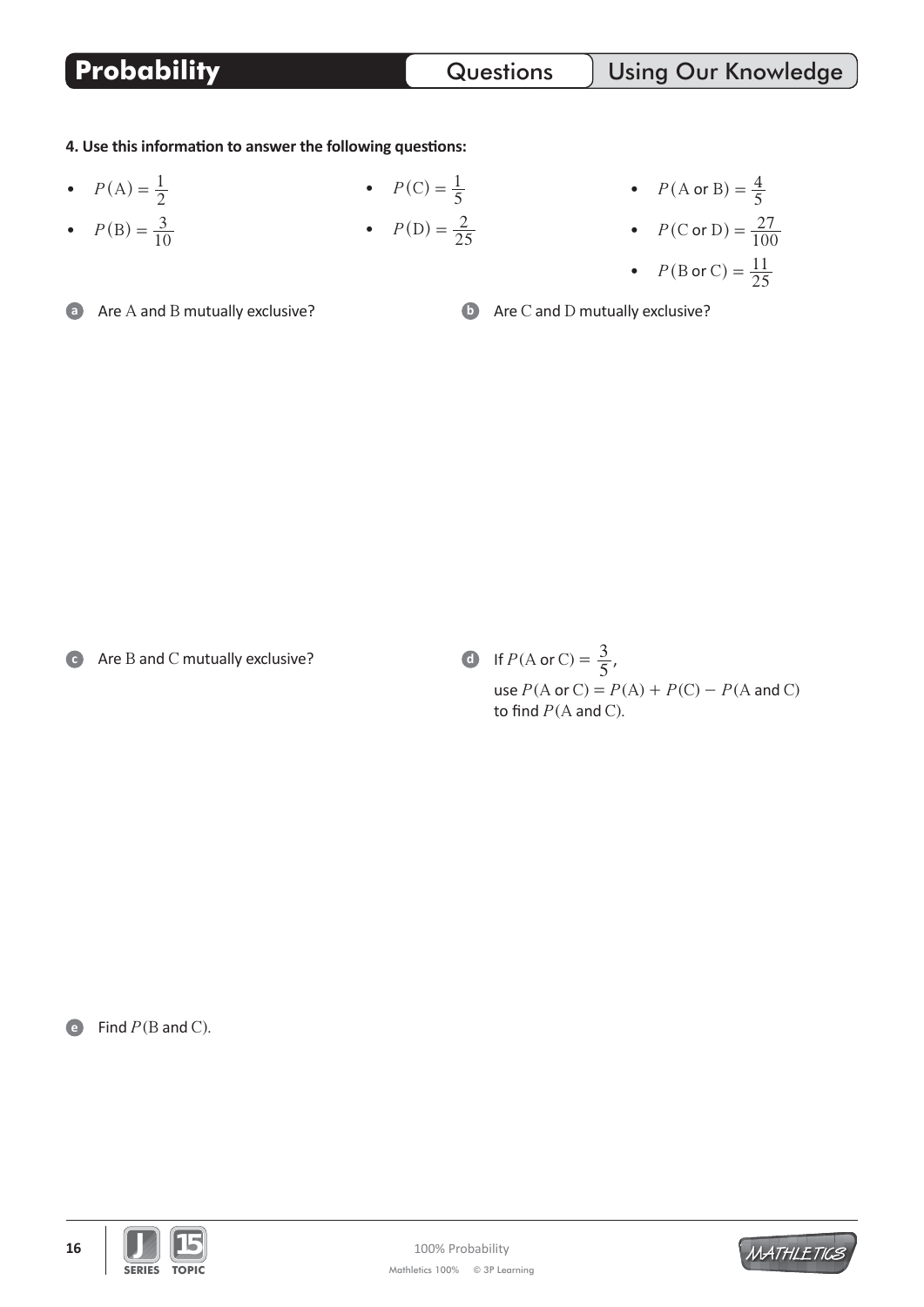Questions

7. A bag contains 1 yellow, 1 white and 1 orange stone. A stone is drawn at random and then replaced. Then a stone is drawn at random for a second time.

**a** Complete the tree diagram below for this compound event:



(b) How big is the sample space of this experiment? Is this what you expected?

O What is the probability the white stone will be drawn first?

(b) What is the probability the white stone will be drawn second?

(e) What is the probability that the white stone will be drawn both times?





19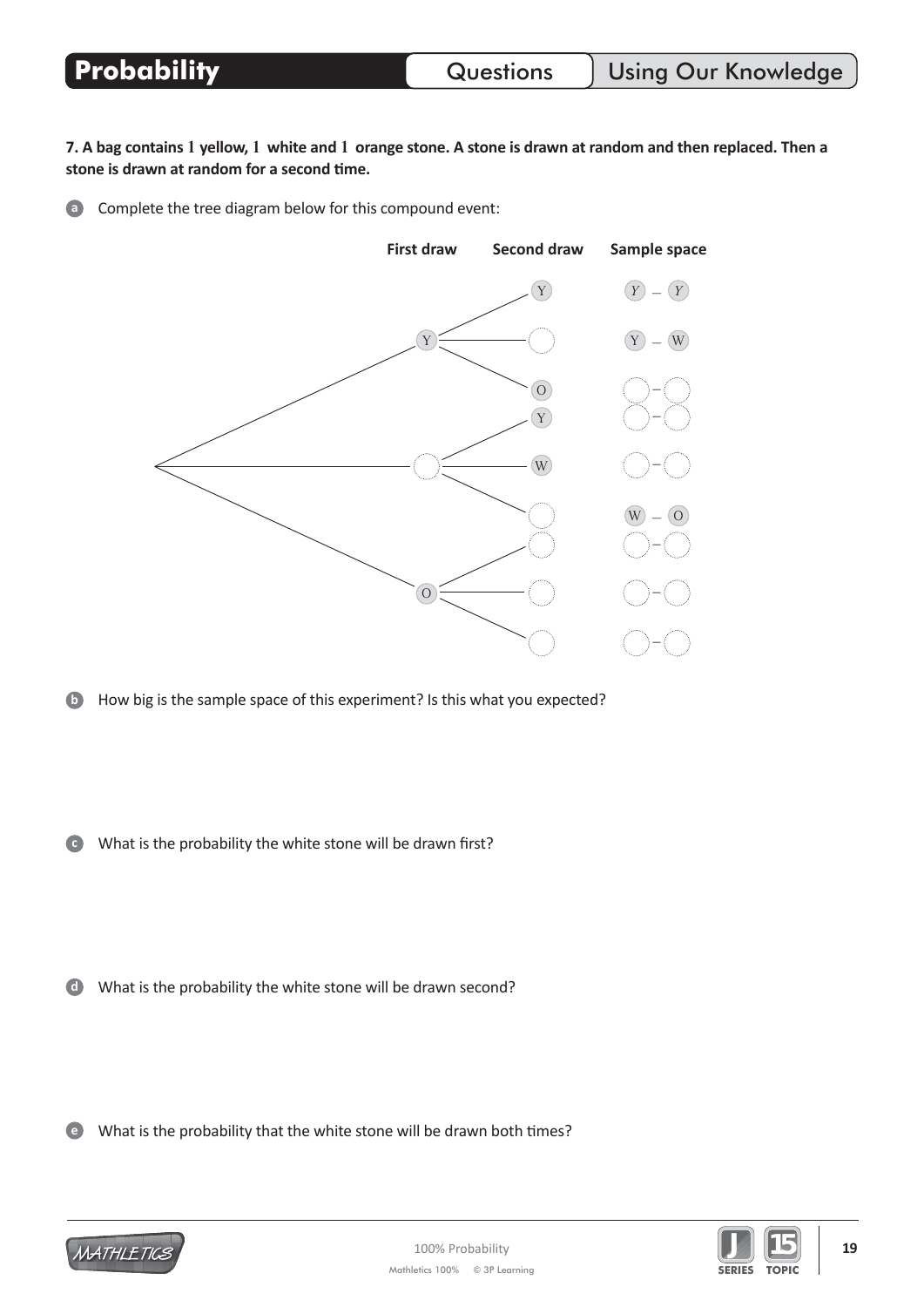Redraw the tree diagram if the stone that is drawn first is not replaced?  $\bullet$ 

What is the size of the sample space now?

**ID** What is the probability that the yellow stone will be drawn first?

What is the probability that the yellow stone will be drawn second?

What is the probability that the yellow stone is drawn both times?